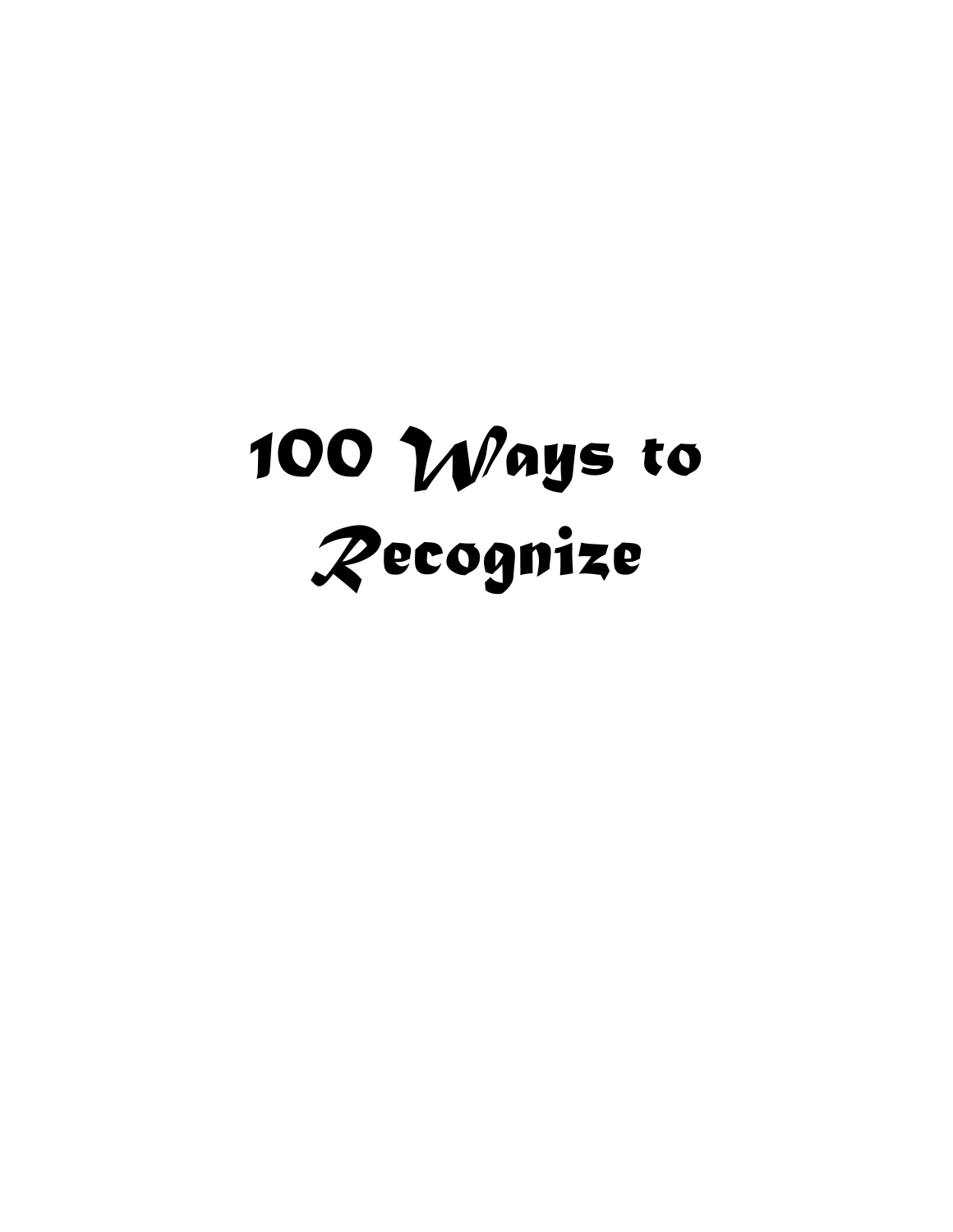# *100 Ways to Recognize*

*The National Residence Hall Honorary of the National Association of College and University Residence Halls, Inc., an organization that is committed to the recognition of the outstanding accomplishments and achievements of students living in the residence halls. The charter of the NRHH allows each campus to induct up to one percent of its total on-campus population for membership. The members of NRHH are the top one percent of student leaders living in the halls and are selected for membership based on academic achievement, service to the residence halls, strong character, and leadership potential.*

# *What is "100 Ways to Recognize?"*

"100 Ways to Recognize" contains a creative list of ideas you can use to recognize people at your schools. These ideas can be used in your RHA meetings for goal setting and encouragement, to recognize the efforts of groups and individuals throughout the residence hall system, and to increase group morale. The list has been split into seven different categories. They are Goal Setting, Group Morale, Encouragement, Simple Individual Recognition, More Involved Individual Recognition, External Recognition, and Miscellaneous.

We hope that the recognition plans outlined in this booklet will be used to recognize, celebrate, and encourage students for all of the work they do. We hope that it will celebrate student leaders for the special gifts that they all bring to our residence hall communities, and encourage them to continue to find ways to be involved in residence hall life. Have fun recognizing!

# **How do I use the "100 Ways to Recognize"?**

Read the ideas listed in the desired category. Read the descriptions of each idea on the list. Choose a few for your group to work on and try. Since there are so many ideas, you can try different ideas on the list at different times. Remember to have fun!

Some of the ideas are one-time recognition ideas, and others involve continuous involvement. Maybe try a few of each to keep the recognition going and keep group morale up.

# **Category Descriptions**

**Goal Setting**: These ideas will help you set goals for your group that are fun and motivational.

**Group Morale:** These ideas will help you to lift morale and group productivity through recognition.

**Encouragement**: These ideas will help your group when things are tough. They can help motivate your members to continue to work hard.

**Simple Individual Recognition:** These ideas will help you to recognize outstanding individuals. These ideas are simple in nature, as they require small amounts of preparation.

**More Involved Individual Recognition**: These ideas will help you to recognize outstanding individuals. These recognition ideas are not difficult to complete, however they can take more preparation work than the ideas listed in the "Simple Individual Recognition" category.

**External Recognition:** These ideas will help you to recognize individuals outside of your organization. These ideas tend to be more externally oriented than those in the "Individual Recognition" categories.

**Miscellaneous**: These ideas do not fit in any of the above categories.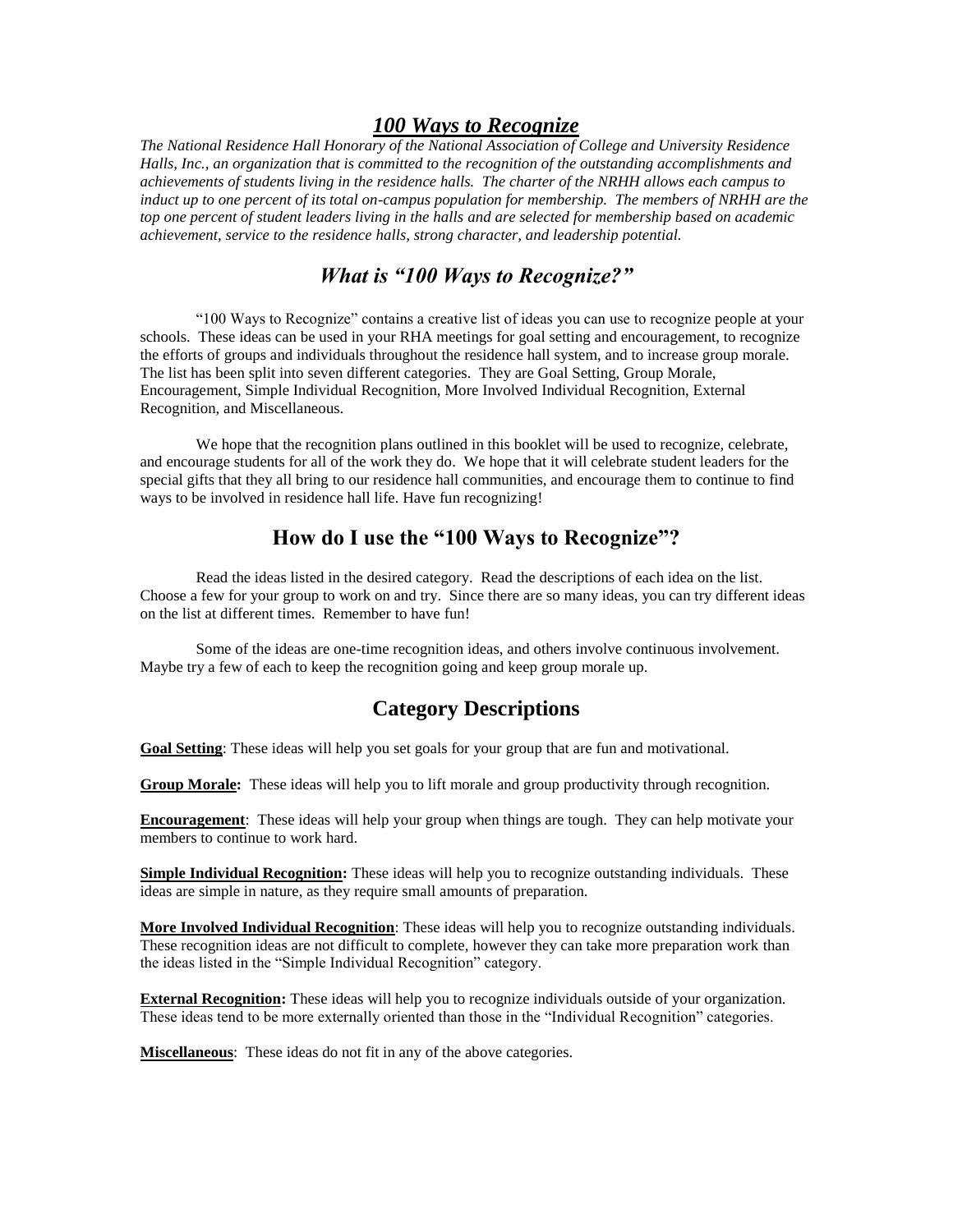## *Goal setting*

## *1. Wishing Well*

Give every member of your group a penny, place a plastic wading pool in the middle of the room (or any wishing well facsimile) and request that members of the group throw their penny into the well while making a verbal wish. You may even adapt this by giving out more than one penny and having people make wishes in certain areas. This may be a good warm-up exercise for a goal setting program.

## *2. To Do Jar*

Have people in your organization write the things that they like to do on a sheet of paper. After a particularly long day, meeting, or personal/organizational success, draw one of the cards and do what is written on the card. Your job as a leader is to assist in making sure that the activity takes place.

## **Group Morale**

## *3. T-shirts*

T-shirts are an excellent way to promote unity and community. They can also be used as awards and motivators. Create a unique design, or capture a phrase that represents the group you are working with, and award the shirts to deserving members. Shirts are inexpensive motivators (usually only \$10.00 to \$14.00 for small quantity orders). Having the group use fabric paints and create their own designs can save more money.

## *4. Friendship Plants*

There are varieties of plants that can be propagated very easily by simply rooting a cutter in water. Have a big plant like this in your office or room, and give a cut out to people who have helped you or are deserving of recognition.

## *5. Magnificent Marbles*

Every member of your group should receive a marble. You then explain that this is a magnificent marble and that it should be given to someone who is deserving because they have done something magnificent! Each member is encouraged to visit with another member of the group who is deserving of receiving this marble and share why they are making this "award." This is a positive, non-threatening way to share positive strokes.

## *6. Notes*

There are so many times that a simple note can have a great impact. Many people enjoy receiving praise in person, but there is something about having a note to refer back to that makes it very special. You can put a note on almost anything - it's just the time you take to write it and send it that makes it special.

## *7. Limerick/Poem*

Write a limerick or poem to celebrate an individual or the accomplishments of a group! Pass it out at meeting or include it in your minutes.

## *8. Success Jars*

Have everyone in academics at a meeting share a recent success on a card. Throughout the meeting, take time to draw out and read the cards.

## *9. UN-Banquet*

Many times we strive to do so much recognition through the use of banquets that they become less than special occasions. If you are involved in planning too many banquets, make an Un-Banquet --- plan a simple menu along with special activities that are generally uncharacteristic of a banquet. Let people wear blue jeans, make them eat different courses by different people, do whatever it takes to shake things up!

## *10. Blue Ribbon Exercise*

Make an outline of a ribbon award for each member of your group or organization. Pass it around at the close of the meeting or workshop and encourage everyone to make positive comments on the ribbon.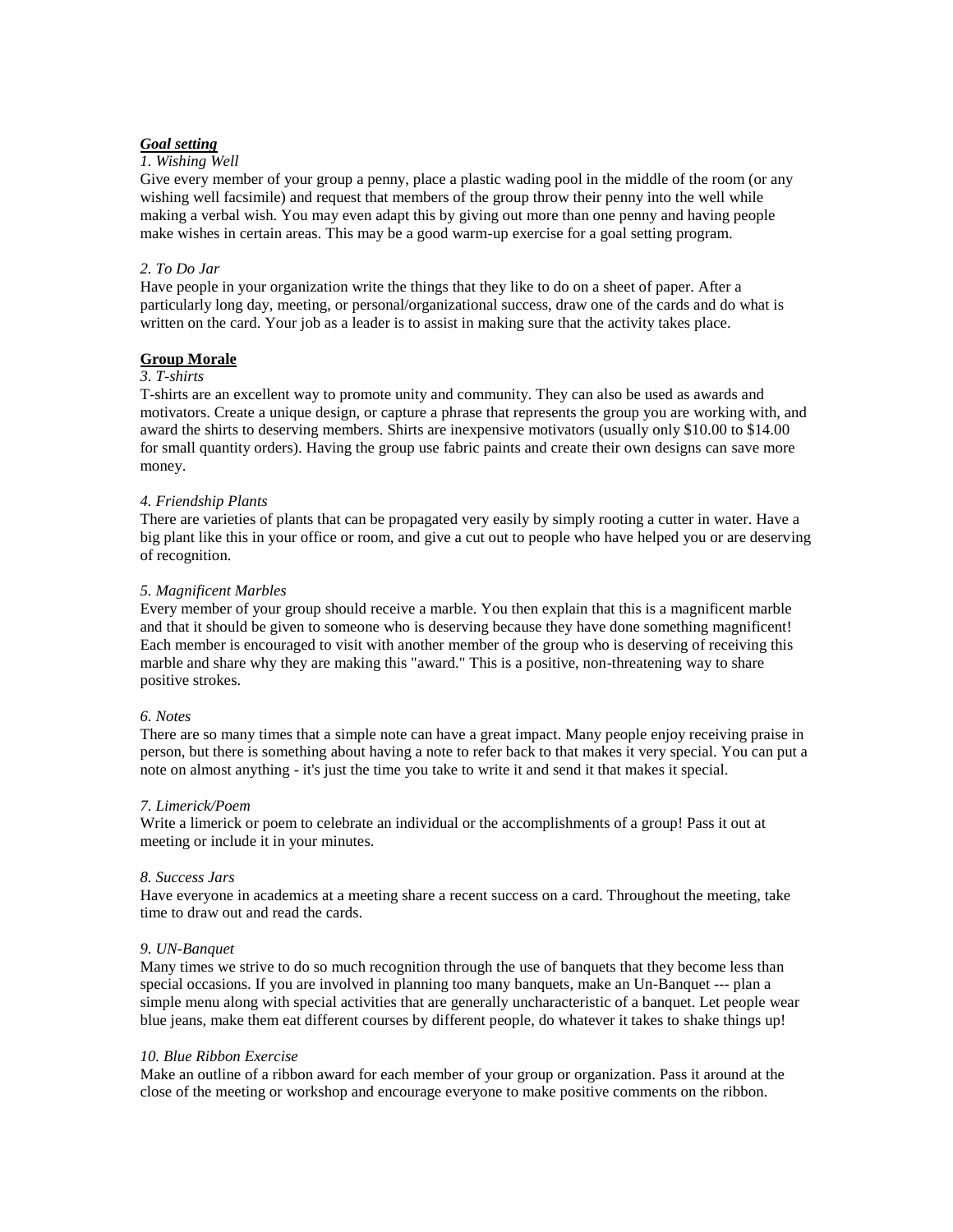## *11. Mid-term Banquet*

Most banquets celebrate beginnings or endings. A very difficult time can be the middle of the semester. Plan a mid-semester banquet to chase away the blahs and remind students that they are appreciated!

## *12. Hugs and Back-Pats*

Never underestimate the importance of being touched by someone. Talk is cheap, but by reaching out to another, you can indicate your approval, your understanding, your appreciation, and your support! Don't let anyone suffer from skin hunger!

## *13. Work of Art*

Have each member of your group create a drawing of a very special time or event…save these drawings, and later in the year, display each for a certain period of time in a very special place. Create a museum or art gallery like atmosphere to highlight the individual's accomplishment or remembrance!

## *14. Appreciation Marbles*

Give each member of your group a small jar. Each time they do something that you appreciate, give them a marble to place in the jar! This is made even more powerful if you attach a note, or share with them why you are rewarding them.

## *15. Membership Certificates*

Give membership certificates to all those who are involved in your organization. You will be surprised at how pleased your members will be. Everyone has a need to feel included in a group or organization. These certificates are perfect for display on a bulletin board.

## *16. Door Decorations*

Give each member a laminated door decoration that includes his or her name, position and organization logo.

## *17. Buttons*

Buttons can advertise a number of things. They can indicate membership, or they can indicate special recognition within your group. Use buttons as an inexpensive way to recognize the efforts of others!

## *18. Superballs*

Give everyone in your organization a superball as a reminder that they are super! You might even want to take a break in your meeting to play some games with the superballs-free the child that's hidden inside you and the members of your organization!

## *19. Tapes*

Have every member or you organization, committee or staff bring a CD or tape of his or her favorite song. Record this into a master copy and then share a duplicate with all the members of the group. This can make a good closure gift!

## *20. Create-A-Song*

Rewrite the words to a favorite song or TV theme song to recognize a special event or the accomplishments of an individual. Make a tape of this song to play at a meeting and award a copy to the deserving party.

## *21. Celebration*

Spread streamers around your meeting room to celebrate an accomplishment. Take time to revel in your successes!

## *22. Coloring Book*

Create a coloring book based upon the individuals and projects that are representative of your group. Try selling it as a fund-raiser or hand it out at meetings for those who like to doodle.

*23. Slide Shows*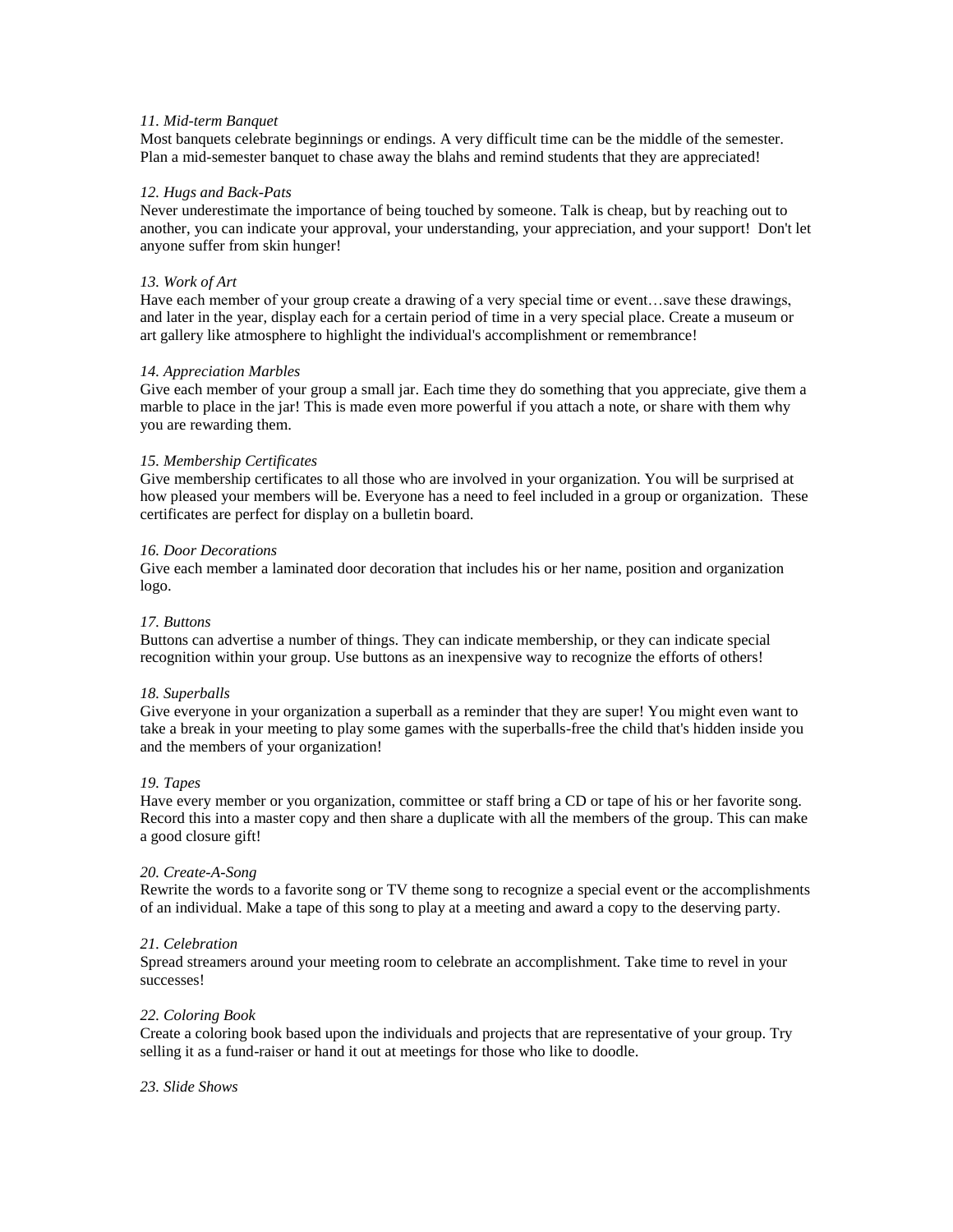Take a number of pictures throughout the year to create a slide show for presentation at the end of the year. Paired with music, a slide show can be a powerful way to focus attention on the accomplishments of the year.

## *24. New Cars*

Give everyone in the group a new car! Make award contingent upon some accomplishment or a record of participation. Unless you are quite wealthy we suggest you purchase Matchbox cars vs. the real thing!

## *25. Plaques and Trophies (1967)*

Plaques and trophies make outstanding mementos of involvement and achievement. If you cannot afford new trophies scavenge old ones that could be revamped by adding new inscription plates, by adding a more appropriate decoration at the top, etc. Work with a local dealer who is willing to assist you.

#### *26. Murals (1970)*

Recognize the creative talents of your group or organization by allowing them to create a mural that pictorially or graphically represents the goals of the organization. Allow all members involved to sign the mural.

#### *27. Videos (1971)*

Create a video that talks about group goals, group projects, or allows senior members to give advice to those who will be future members. This is an excellent way for people to feel involved and by giving copies of the video to each member, you share a lasting souvenir of the year.

#### *28. Balloon Prizes (1972)*

Solicit prizes from local merchants and at the end of the year give members an opportunity to break a balloon that corresponds to a prize.

#### *29. Jar of Candy (1973)*

Keep a jar of candy on your desk and only let individuals take a piece of candy from the jar if they can share an outstanding personal success or accomplishment with you.

## *30. Meeting Themes (1981)*

Boost the morale of your organization or staff by sponsoring meeting themes (i.e.: Beachwear, movie stars, etc.)

#### *31. Report Cards (1982)*

Give everyone report cards at the end of a project of a term. This can be a very positive way to evaluate and recognize accomplishments! You may even choose to send these home to family members.

#### *32. Twinkle, Twinkle (1994)*

Constellations are wonderful, aren't they? So, to put things on a smaller, more individualized level, name a star after the best among your group.

#### *33. E-Mail Baby! (1995)*

Send a groovy message to those of a deserving nature. The Internet is a popular way of sending out some great vibes. Let the people who are worthy receive some great recognition. Everybody loves to get email!!!

## *34. "Liter" of the Week (1998)*

At the beginning of the year the chapter decides who deserves the Leader/Liter of the Week award. The winner is awarded with a bottle of soda and is allowed to keep it. The next week the previous winner chooses someone they believe is deserving of the honor and it continues that way for the rest of the year. Not only do the leaders get recognized for their leadership but they also get a frosty beverage!

#### **Encouragement**

*35. GOALdfish*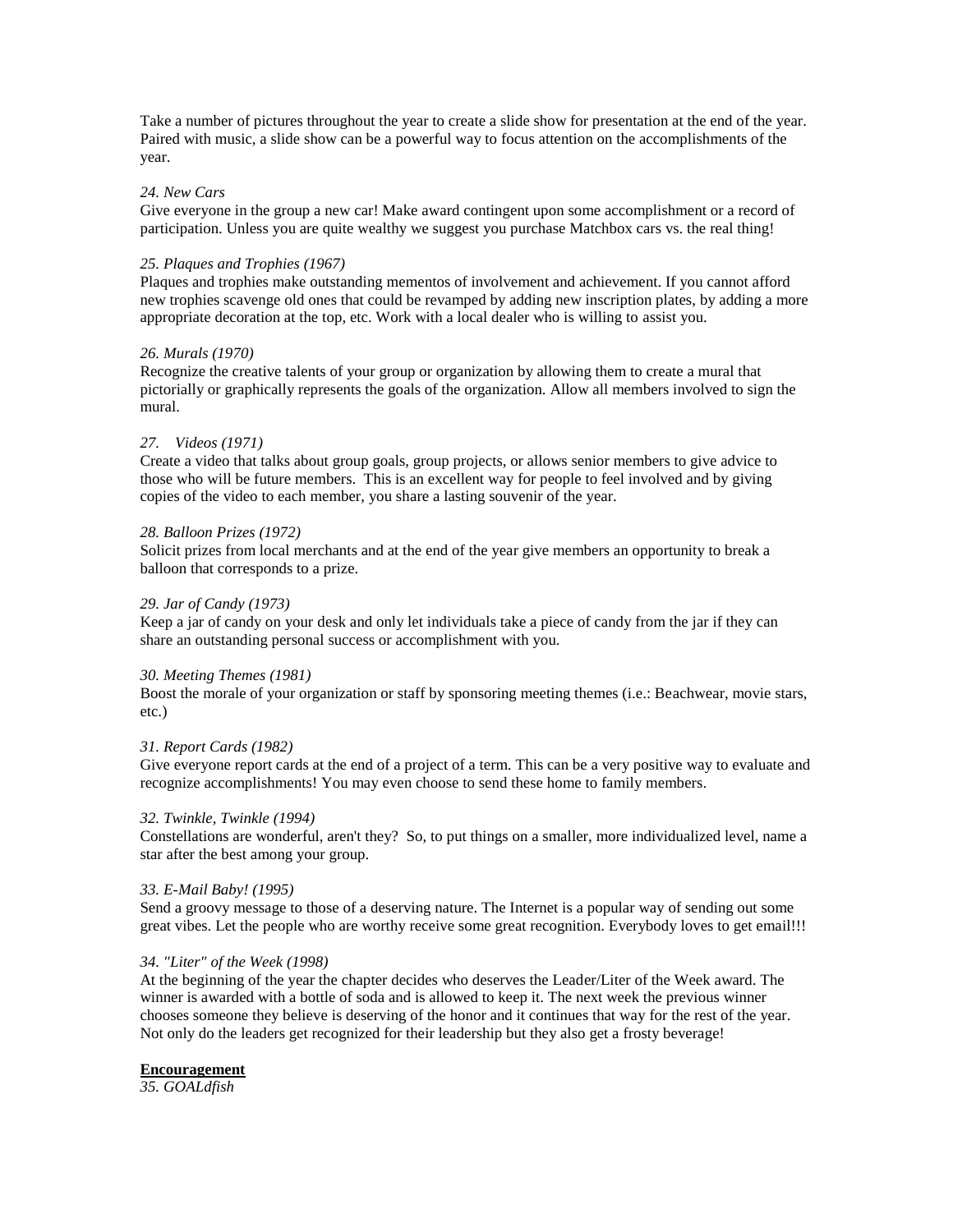Few people enjoy creating goals - but everyone likes goldfish. When you set goals at the beginning of a term or project, consider awarding a GOALdfish to all of those who achieve all of their goals. This is an inexpensive and creative way to encourage students to reach for their goals and for you to recognize them for their accomplishments!

## *36. Key Chain*

Give key chains to all of the students involved in leadership positions on your campus. Virtually all students have a need to carry keys, and an inscription such as "I'm a student leader" on the key ring helps to emphasize an important (but sometimes overlooked) point.

#### *37. F.R.O.G.s*

F.R.O.G.s (an acronym "For Recognition of Growth") may be awarded to those who are maturing and developing in their leadership positions. You may choose to give plastic frogs or perhaps you will even decide to give tadpoles to these outstanding members.

#### *38. Words of Wisdom*

Have each member give you a quotation that is a personal favorite. Compile these into a small quotation booklet and use the quotes to decorate bulletin boards, etc.

#### *39. Letter Bombs*

If someone is having a tough time, encourage all members of the group to send him or her an encouraging note. Bombard them!

#### *40. Hangers*

Give a plastic hanger to members or a group or organization that need encouragement to "hang in there" after a difficult meeting or week.

#### *41. Opportunities*

Give packets of seeds to individuals at the beginning of a term project. Tell them that the seeds are like opportunities-if treated with care, and given the right amount of nurture, they will flourish into something beautiful. Organizational tasks and individuals are the same…at the end of the term or project, ask what the members did with their seeds.

#### *42. Motivation Box*

Have every member of your group write down something that motivates them on a card. Place this card in a box and share the motivation box ideas with any groups or individuals that could use ideas on enhancing motivation.

## *Simple Individual Recognition*

#### *43. Poster-O-Rama*

Collect posters that are given to merchants and save them to attach to a note to give out as mini-awards throughout the year.

## *44. Hats off to…*

Cut top hats out of paper and award them to those who deserve a tip of the hat. This is a very inexpensive and creative way to share recognition.

#### *45. Hot Ticket Award*

Create an award that looks like a ticket burn it around the edges, put it in a plastic sleeve and you have the Hot Ticket Award. A perfect way to recognize those individuals or ideas that have burned bright!

## *46. Stirring Things Up Award*

For those who have stirred things up in a positive way you may choose to recognize them by awarding them with a large mixing spoon. Attach a note or certificate to explain how they have mixed things up!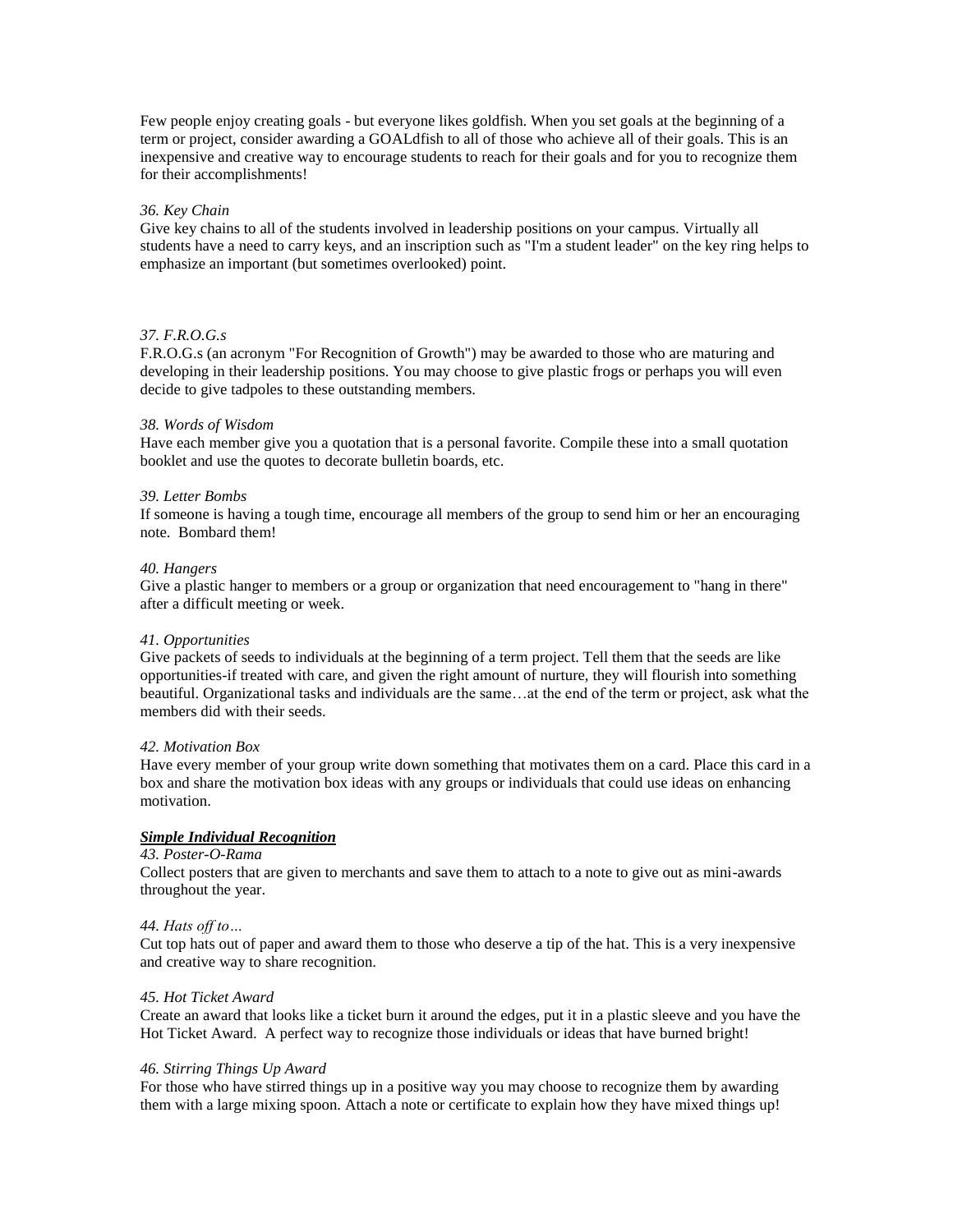## *47. Burning the Candle*

Burn a candle at both ends and award it to someone who is pushing himself or herself to the limit! This might also work as a nice memento of a burnout of a program or workshop.

#### *48. Posi-Squad*

Implemented at one of NACURH's own annual meetings, this award is given to those people who make a positive statement or exhibit positive behaviors. Sometimes groups can become too negative, and this award tends to refocus the group on the positive! We found this to have a positive impact on the National Board of Directors, we think that this will work with your group, too!

#### *49. Starfish Award*

There's a story about a gentleman who questions why a person is going to extraordinary measures to throw starfish back into the sea. When asked the question, the rescuer responds "because it makes a difference to this one." Giving a dried starfish to those who are outstanding in reaching out to others makes for an appropriate and touching award.

#### *50. Energizer Award*

Give an award of a battery to the individual who is doing the most during the week to energize the group or organization. You may use one battery mounted on a plaque or you may present each honoree with an individual battery.

#### *51. C.A.R.P. Award*

This award also utilizes goldfish in recognition of the fact that they are nothing but fancy carp! C.A.R.P. is an acronym for Caring And Responsible Person, and a C.A.R.P. award should be made anytime one or your members has done something that is sensitive and supportive of others.

#### *52. Bright Ideas*

Give out light bulbs to those members of your organization who had a bright idea!

## *53. Good Egg Award*

Blow out an egg, decorate it, and award it to a member of your organization who has been a "Good Egg."

## *54. Outlet Award*

Give the award of a small outlet cover or plate to someone who has been an outlet for creative ideas or energy within your group or organization.

#### *55. Adjourn in Honor of…*

As a simple recognition, adjourn your meeting in honor of an individual or organization that has excelled. This should appear in the minutes.

## *56. Brushing Up Award (1966)*

Give an award of a paintbrush to those members who are making efforts to improve their leadership skills and abilities by attending workshops, programs, and conferences. It's important to encourage this kind of activity.

## *57. Paper Clip Award (1974)*

Give awards of a giant paper clip to those who are working to keep your organization organized or working together - sometimes we forget how much of an impact those simple tasks can be.

#### *58. Banners (1975)*

Create banners that share items of praise to be displayed at your meetings or in the hallways near your office. You may also choose to display a banner at the office or room of the person you are recognizing.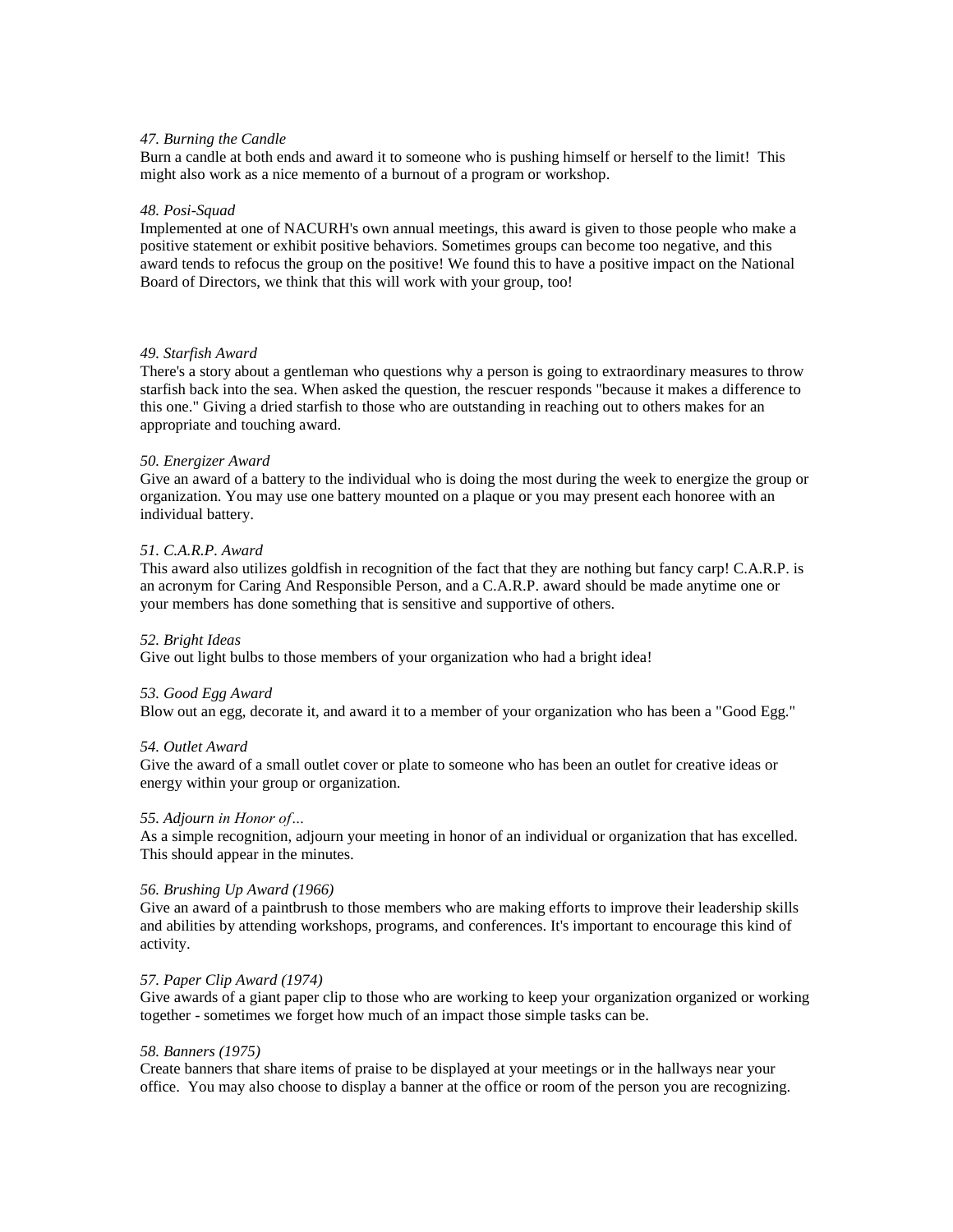## *59. Balloon Surprise (1976)*

Share a Mylar balloon as a surprise or for an even greater surprise, arrange to fill an office or room with balloons. This will take some coordination for entry and a lot of hot air, but it is sure to surprise the recipient.

*60. Wanted Posters (1978)*

Use photos to create "Wanted for Good Behavior" posters to be placed throughout the office or the hall!

## *61. Flowers (1983)*

Everyone enjoys flowers for special occasions. Why not share a bloom with those who are deserving of your thanks? It's a small deed that is sure to brighten their day!

#### *62. Chalk the Walls (1985)*

If it does not violate campus policy, why not share positive exclamations of praise by chalking them on the sidewalk? This is sure to draw attention to your "honoree" and to your organization for its recognition efforts!

#### *63. Dedications (1988)*

Dedicate programs, activities, and events to the outstanding individuals on your campus. This really will cost nothing - just make a mention of it on the advertisement or mention it in the introduction.

#### *64. Bookmarks (1989)*

Create bookmarks that highlight the outstanding accomplishments of individuals and have these bookmarks placed at the main desk of your campus learning/resource center.

## *65. R.O.S.E. Award (1992)*

Recognition of Superior Effort is given with a certificate and a rose. Choose a rose color that best matches the personality of your honoree.

*66. Thank You! (1993)*  Need I say more?

## 67. *Go Back In Time (1999)*

Ever wished you were a kid again? By simply giving the gift of a children's book with a significant message, you can assist somebody to regress into his/her childhood and relive the "good ol' days." Might I suggest calling the Doctor (Seuss, that is!)? Did I Ever Tell You How Lucky You Are? or Oh, The Places You'll Go! And what about, "The Little Engine That Could"? There is no better way to tell someone, "I think you can, I think you can, I think you can…"

## **More Involved Individual Recognition**

*68. Resident of the \_\_\_\_\_\_\_\_\_\_\_* 

Appoint a committee in your residence hall organization to select a resident of the (day, week, month, etc). Resident of the \_\_\_\_\_\_\_\_\_\_ can receive a letter of congratulation from the Director of Housing, the Chancellor, and the Hall Association President. You can also announce the selection in the newspaper, on the campus radio, etc. Post the winner's picture too!

## *69. Leadership Scholarships*

Present outstanding student leaders on your campus with scholarships on each class level. Students can fill out applications, and the scholarships can be awarded at a banquet or special luncheon. This serves as a great way to recognize the student leaders. You may be able to participate in campus awards programs and publicize your organization.

## *70. Member of the Month*

The Hall Association can select a member of the month. This can be a simple program based on nominations and a small selection committee. Refreshments can be served in honor of this person, and the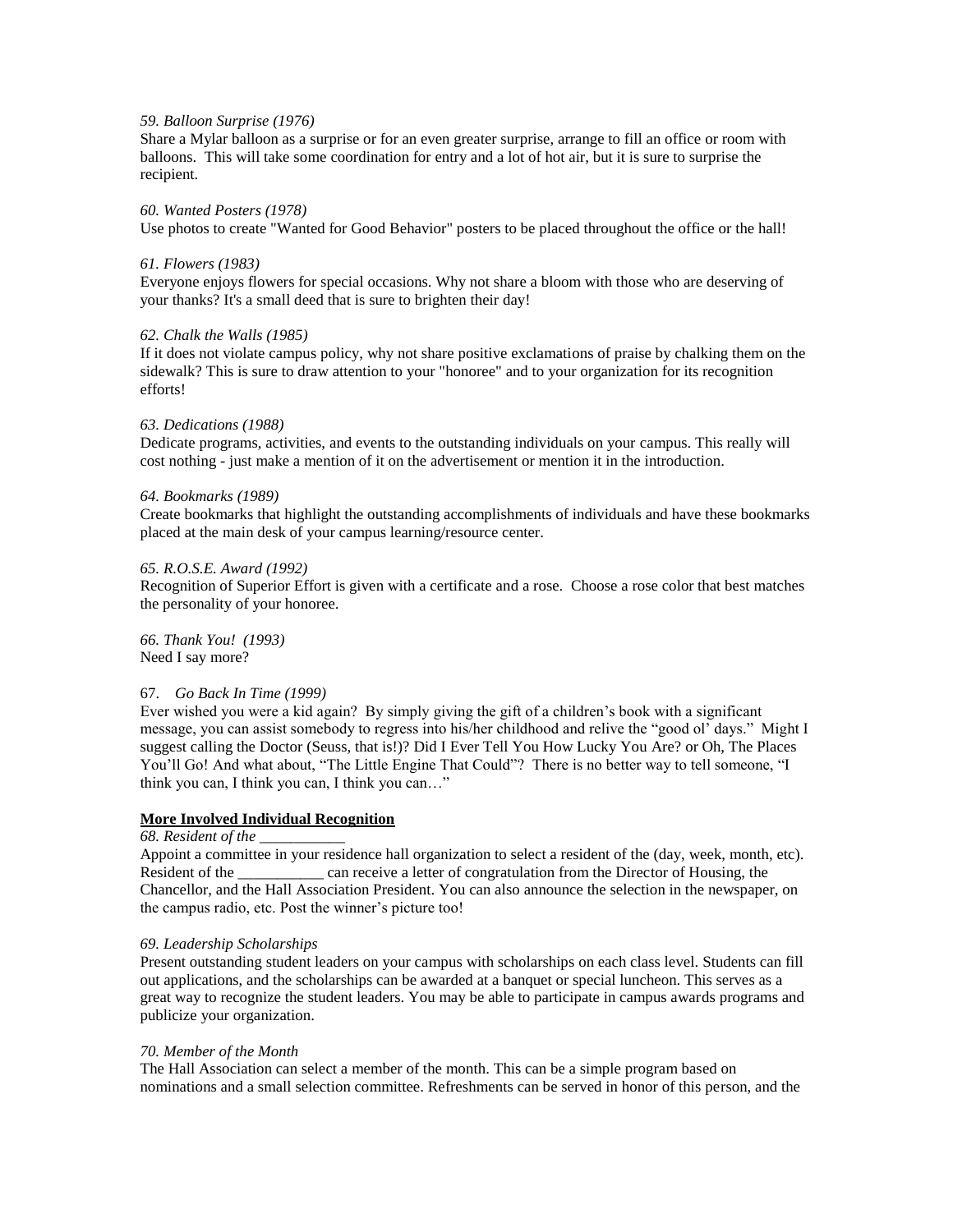association may want to present the winners with a certificate. This motivates members and recognizes your student leaders.

## *71. Dinner with the Execs*

New students can often be very shy about approaching Executive Board members of your RHA. This simple program gives them a fantastic opportunity to meet the board in a non-threatening and enjoyable way. Try to have dinner (or lunch, breakfast) with different residence hall representatives or staff members each week (or bi-weekly or monthly). The enhanced and improved communication that you can expect from taking time to communicate more closely will provide you with rich dividends that you can draw on throughout the year. To make this more special, you may decided to eat off campus.

## *72. Letter to Families*

A powerful recognition tool is to take time to write a letter to students' parents, guardians and relatives. All enjoy hearing about the special talents of the students you work with! This is a powerful public relations tool as it enhances the status of your organization by promoting that you care, and it shows students that their involvement has had a great impact! Many of us recognize that families have difficult time understanding the various leadership roles and student activities that take place in many residence halls. This may help provide a bridge to greater understanding.

#### *73. Publicity Releases*

Utilize your University relation's experts on your campus to complete publicity releases about efforts of the individuals that you work with. Students like to see their names in local newspapers and usually it does not cost anything.

#### *74. Service Pin (like the NRHH Outstanding Leadership Service Pin)*

Consider giving service pins to those students who have been involved in your residence life program for 4,6,8, and 10 semesters. These pins need not to be given out on a competition basis - they should be distributed based on involvement. This is a wonderful way to recognize on-going service.

## *75. Medallions*

Get in touch with one of your art students or the art department faculty members to make small medallions out of clay. Let each be glazed and fired in a different way to promote uniqueness. Present these as awards of thanks and praise when someone was helpful.

#### *76. Campus TV/Radio*

Use your campus TV or radio station to promote outstanding achievements of organizations or individuals! This is an excellent way for students to be aware of the excellent pursuits of their peers.

## *77. Personal Ads*

Take out a personal ad in you campus newspaper to praise the accomplishments of individuals or groups that you work with. This is an inexpensive way to praise efforts and to share recognition in front of their peers.

## *78. University Signs*

Many universities have announcement signs near the administration building or the heart of campus. See if you can encourage an administrator to recognize efforts of those you work with by placing a message on the signs.

## *79. Leader Trees*

Plant small trees on your campus to honor student leaders. Work with administration to find an area in need of planting and create a living testimony to the outstanding efforts of your top student leaders.

#### *80. Proclamations*

Have your campus President, Dean of Students, or Director of Residence Life issue proclamations that recognize the achievements and involvement of outstanding students and groups.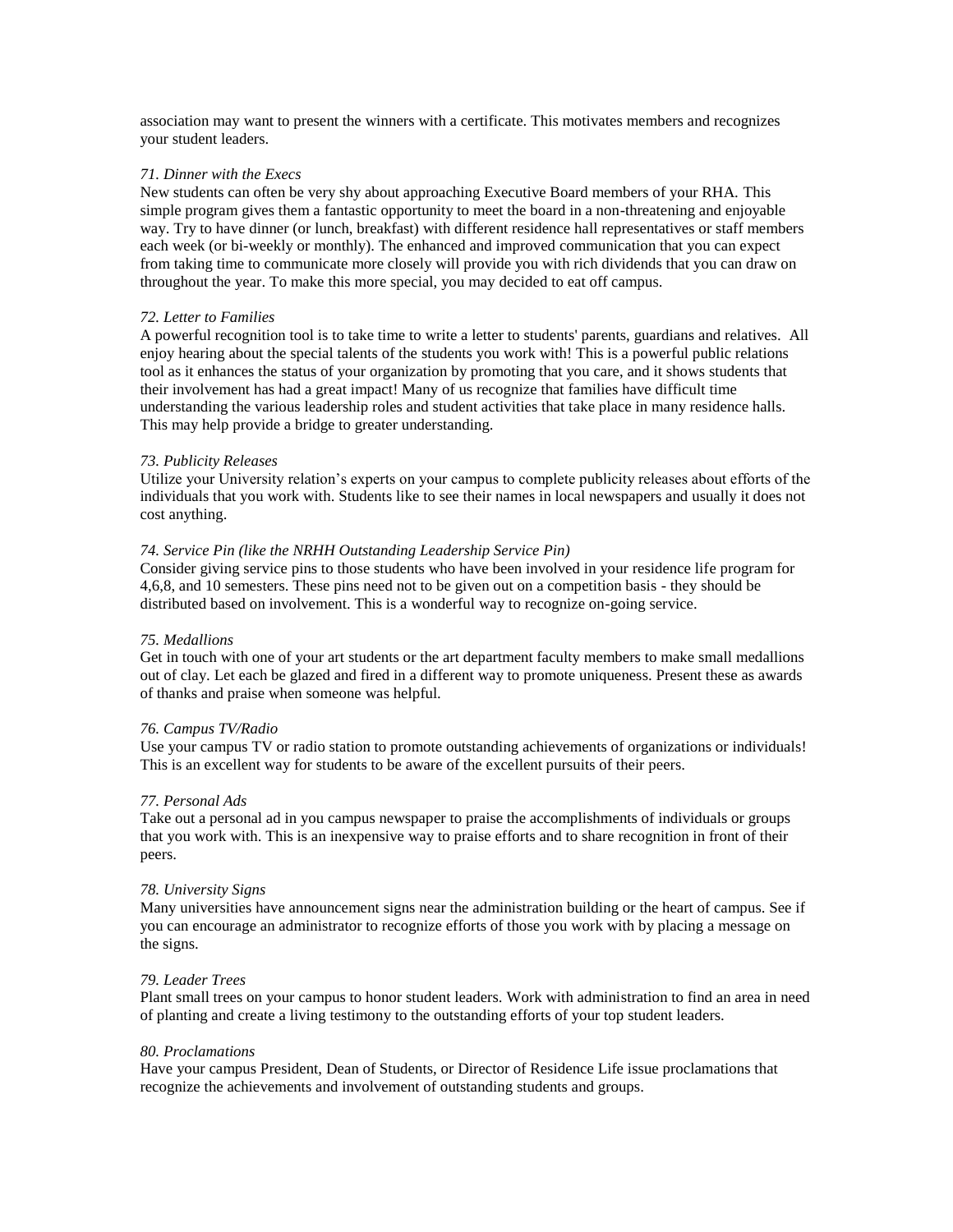## *81. Chancellor's Lunch (1964)*

Arrange for the Chancellor to take an outstanding student leader to lunch once a month. This may also be implemented with the Dean or Director. This will be a good motivator for students and will provide top administrators with the exposure to your best students.

#### *82. Incident Reports (1977)*

Most campuses use some type of incident form or documentation for the student conduct system. Why not take these forms and document positive behaviors? Have students meet with hearing panels or administrators for focus on their positive contributions! Encourage good behavior to repeat itself!

#### *83. Jail (1979)*

Arrest these "do-gooders" and place them in jail - a main lobby area of the student union would be a good place! Treat them with a lot of TLC in preparation for #84. This may also be adopted as a fund-raisers, see if friends or colleagues will post bail money!

#### *84. Trial (1980)*

Have a trial to see if they are guilty of the good deeds they have been charged with. This can be played to the hilt as a melodrama. (You may want to consider videotaping for later showing.) The close of the Trial is a perfect opportunity for a going free party!

#### *85. Cinema Announcements (1984)*

Usually it is common for a member of your campus cinema organization to make some announcements before the screening of the movie. Why not encourage the organization to recognize those that you work with?

#### *86. Day Off (1986)*

Share recognition by trying to give an outstanding student leader a "day off." Try to find some volunteers that will assist them in making their day as effortless and enjoyable as can be (ideas might include doing laundry, cleaning dishes, typing memos, etc.)

## *87. Phone Calls (1987)*

Have an administrator make a telephone call to family members of an outstanding student to share their appreciation for the efforts of the students!

## *88. Letter to the President (1990)*

Why not send a letter praising the contributions of your group or an individual to your state's Senator, Representative, or Governor, or perhaps the President of the United States? Politicians usually get letters of complaint or dissatisfaction. Many politicians will return positive letters, but even if they don't you can send a copy of the letter to who you are praising and they'll always have a letter that was sent to the President about their efforts.

## *89. Show them their Efforts (1991)*

If you school nominates inductees into NRHH, rather than an application process, you send the nominee a copy of what great thing someone else has to say about them. This goes for all of the "Of the Month" award nominations as well. It always feels good to be nominated to win an award, or be inducted into an honorary organization, but it feels even better when you know why others value your dedication!

## *90. Induction to the Association of Alumni and Friends of NACURH (AAFN) (1996)*

The AAFN was formed to recognize outstanding individuals who have significantly contributed to improving the quality of life in the residence halls. The AAFN has been referred to as the "Hall of Fame" for NRHH Chapters and RHA's across the continent. Inductees are recognized at the NACURH Conference each May. A paragraph briefly detailing the individual's contribution is included in an annual booklet published and distributed among NACURH member schools. Inductees also receive an engraved paperweight. The deadline for inductees for each academic year is March 31st. Induction requires a \$100 contribution to the AAFN Fund and the submission of a brief (approximately 50-60 words) informational